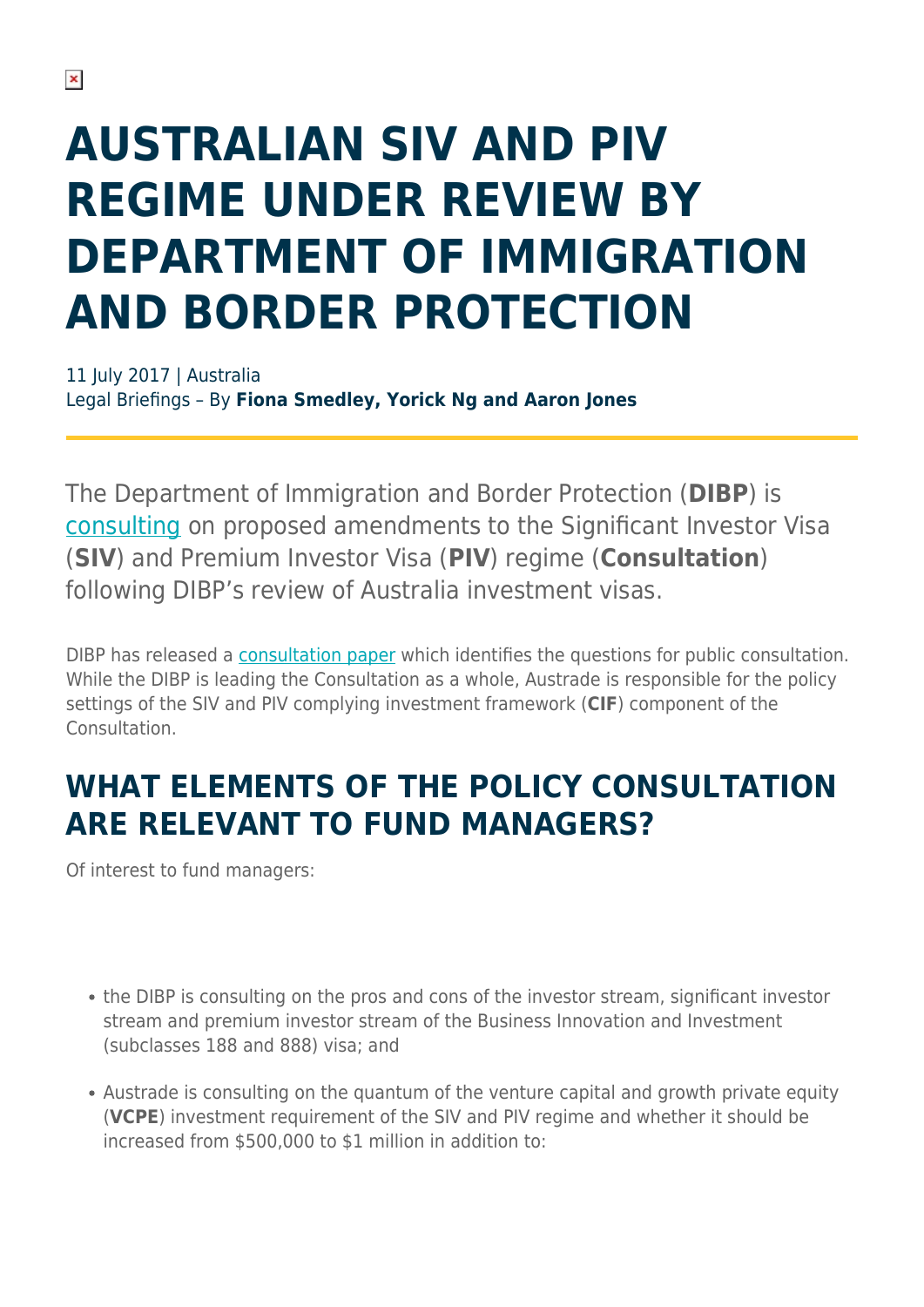- the likely impact on demand for the SIV if the VCPE component were increased;
- whether there is sufficient absorptive capacity in the Australian venture capital market to manage the proposed increase to the VCPE component; and
- whether the 'emerging companies' or 'balancing investment components' should be reduced by \$500,000 to compensate should the VCPE component increase to \$1 million.

#### **WHAT ELEMENTS OF THE TECHNICAL CONSULTATION ARE RELEVANT TO FUND MANAGERS?**

Of further interest to fund managers, Austrade is also seeking submissions on proposed amendments to several technical matters which are aimed to better align some specific SIV technical settings in the [Migration \(IMMI 15/100: Complying Investments\) Instrument 2015](https://www.legislation.gov.au/Details/F2015L01012) (**Instrument**) to the intended operation of these areas as identified in the [CIF summary](https://www.austrade.gov.au/ArticleDocuments/5786/SIV_PIV_Complying_Investment_framework.pdf.aspx). These technical matters on which Austrade is consulting include:

- **Emerging companies as ultimate investees:** The SIV emerging companies component is aimed to benefit small and emerging Australian companies. Austrade is consulting on whether the Instrument should specify that the emerging companies investment must not be made in emerging companies that invest in companies that don't meet the market capitalisation requirements for the emerging companies component (ie small ETFs that invest in large cap companies would be excluded from permitted emerging companies investments).
- **Derivatives and risk management:** The SIV regime provides that complying investments may be made in derivatives only if the investment is made for risk management purposes and is not a speculative investment. Austrade seeks views on whether the Instrument should provide greater clarification on the scope of risk management purposes including whether it should be specified that complying investments may only be made in a derivative if the investment is not designed to substantially reduce or completely eliminate the exposure of an investment to the risk of loss from changes in the market price of an investment.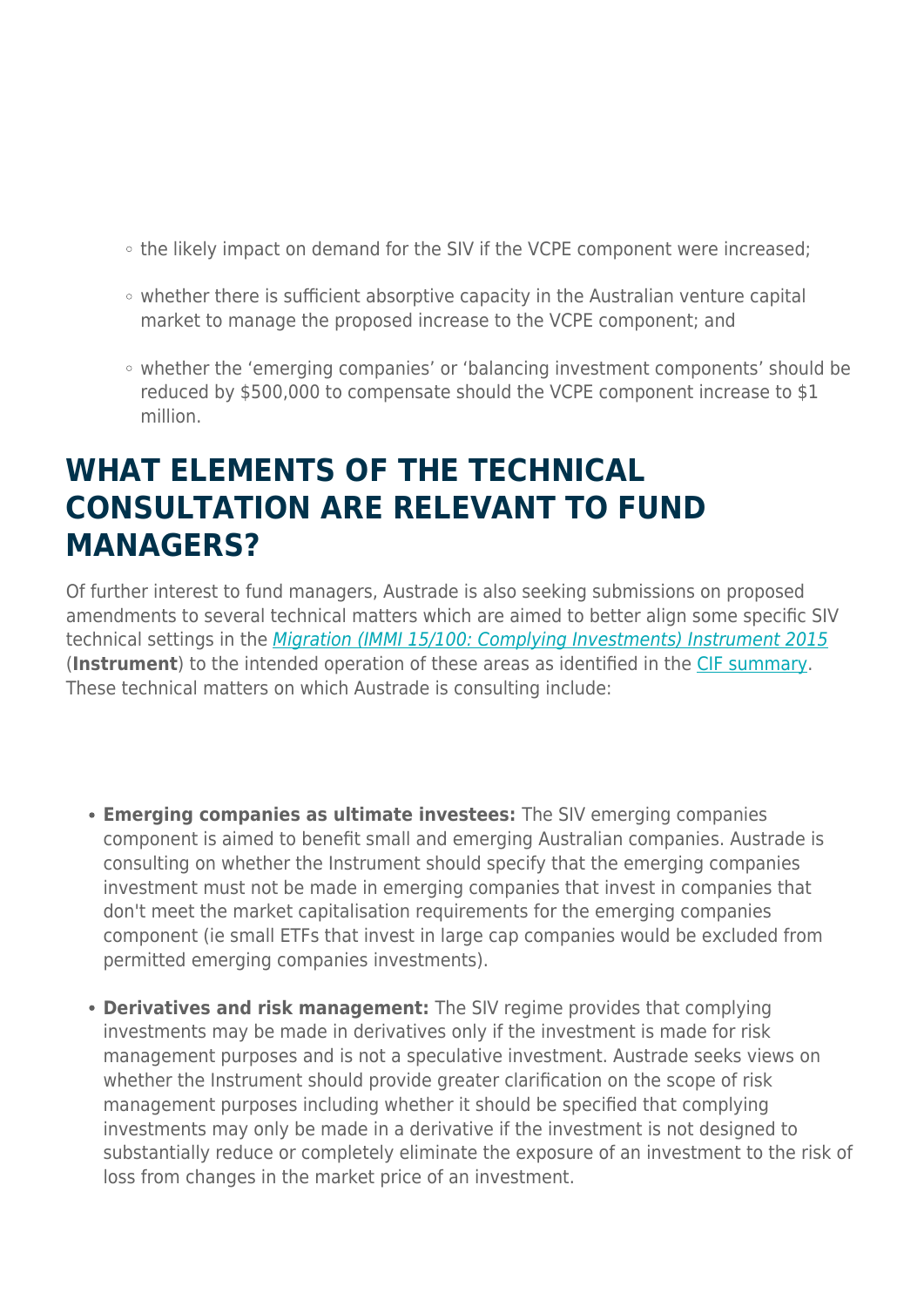- **Cash holdings in a fund of funds:** The SIV framework requires that no more than 20% of a management investment fund's net assets are invested in cash held by Australian ADIs but it may be unclear how this requirement applies in a fund of funds structure. Austrade is consulting on whether the Instrument should specify that complying investments may not result in more than 20% of an investor's emerging companies or balancing investments being invested in cash held by Australian ADIs and whether investors need to have regard to the balance sheets of companies in which their emerging companies and balancing investments invest.
- **Complex fund of funds and IDPS structures:** The SIV regime permits the use of funds of funds and investor directed portfolio services (**IDPS**), however, there is currently no limit on the complexity or number of levels a fund of funds or IDPS structure may have. Austrade seeks submissions on whether the Instrument should specify that a fund of funds or IDPS may invest directly in complying investments or directly through another fund or entity that invests in complying investments, but that fund or entity may not invest through another fund or entity.

Submissions in respect of the Consultation are due by the close of business Monday 31 July 2017.

Further information on previous amendments to the SIV regime is available in Herbert Smith Freehills' legal briefing of [May 2015](https://www.herbertsmithfreehills.com/latest-thinking/new-siv-and-piv-investment-programmes-released) and [July 2015.](https://www.herbertsmithfreehills.com/latest-thinking/new-siv-requirements-from-1-july-2015)